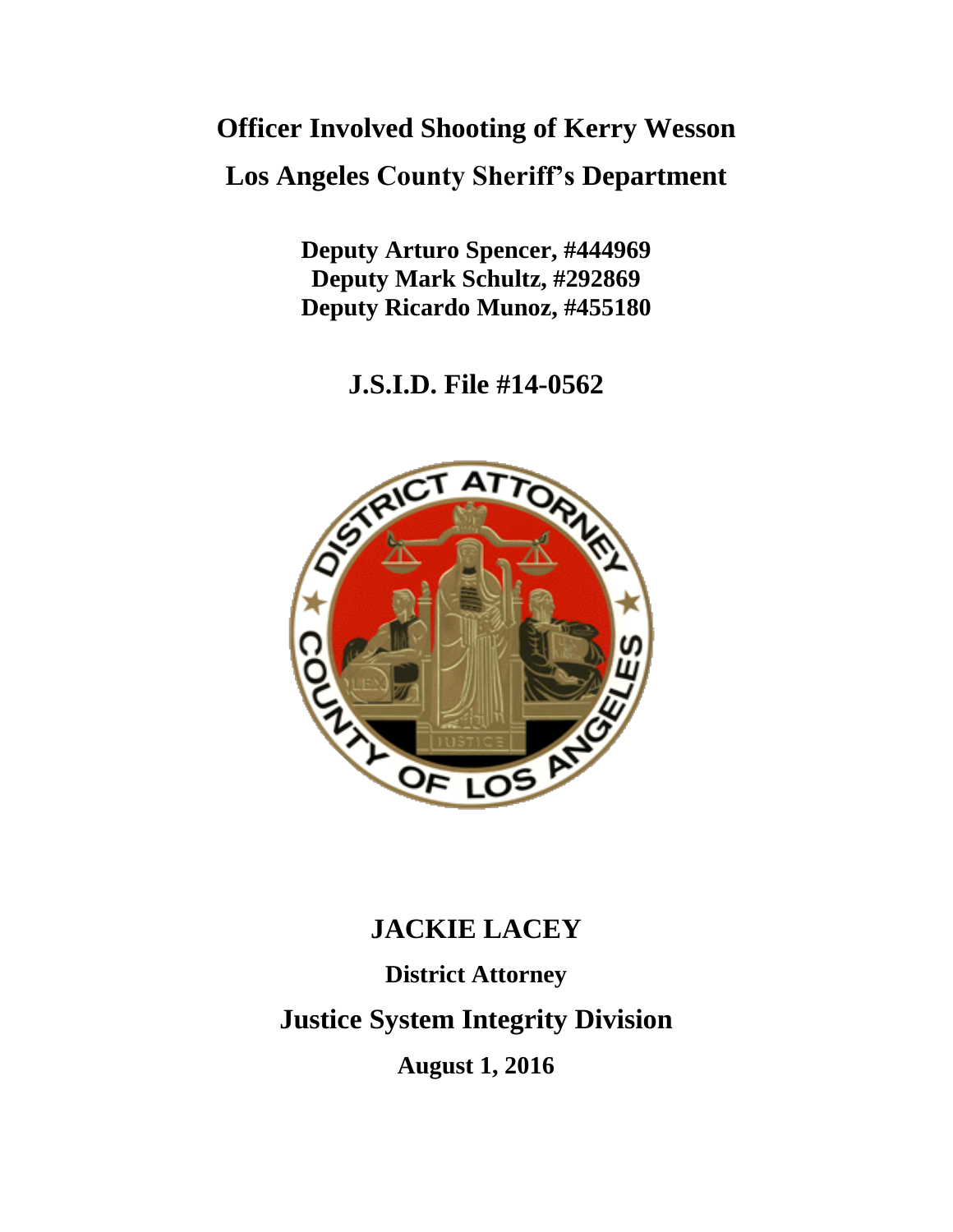#### **MEMORANDUM**

- TO: CAPTAIN STEVEN KATZ Homicide Bureau Los Angeles County Sheriff's Department 1 Cupania Circle Monterey Park, California 91755
- FROM: JUSTICE SYSTEM INTEGRITY DIVISION Los Angeles County District Attorney's Office
- SUBJECT: Officer Involved Shooting of Kerry Wesson J.S.I.D. File #14-0562 L.A.S.D. File #014-13309-2116-013
- DATE: August 1, 2016

The Justice System Integrity Division of the Los Angeles County District Attorney's Office has completed its review of the August 26, 2014, fatal shooting of Kerry Wesson by Los Angeles County Sheriff Deputies Arturo Spencer, Mark Schultz and Ricardo Munoz. It is our conclusion that the deputies acted in lawful self-defense and defense of others.

The District Attorney's Command Center was notified of the shooting on August 26, 2014, at approximately 5:05 p.m. The District Attorney Response Team responded and was given a briefing and a walk-through of the scene.

The following analysis is based on reports prepared by the Los Angeles County Sheriff's Department (LASD), submitted to this office by Detectives Eddie Brown and Antoinette Martinez, LASD, Homicide Bureau. The deputies provided voluntary statements which were considered as part of this analysis.

## **FACTUAL ANALYSIS**

On August 26, 2014, at approximately 1:00 p.m., LASD Century Station Detectives Arturo Spencer and Omar Miranda were conducting a follow up investigation at 12234 Santa Fe Avenue in the City of Lynwood. The two deputies were there to speak to the victim of the investigation. Spencer was wearing a LASD uniform with a green ballistic vest over his shirt. The vest was marked "SHERIFF" in yellow across the back and had smaller LASD markings on the front. Miranda was wearing civilian clothing with a similar ballistic vest over his shirt.

12230 and 12234 Santa Fe Avenue are single story apartment buildings located on the same property and enclosed by a wrought iron fence and a locked security gate. 12230 Santa Fe Avenue is located on the north side of the property and 12234 Santa Fe Avenue is on the south side. The two buildings are separated by a courtyard with a strip of grass running down its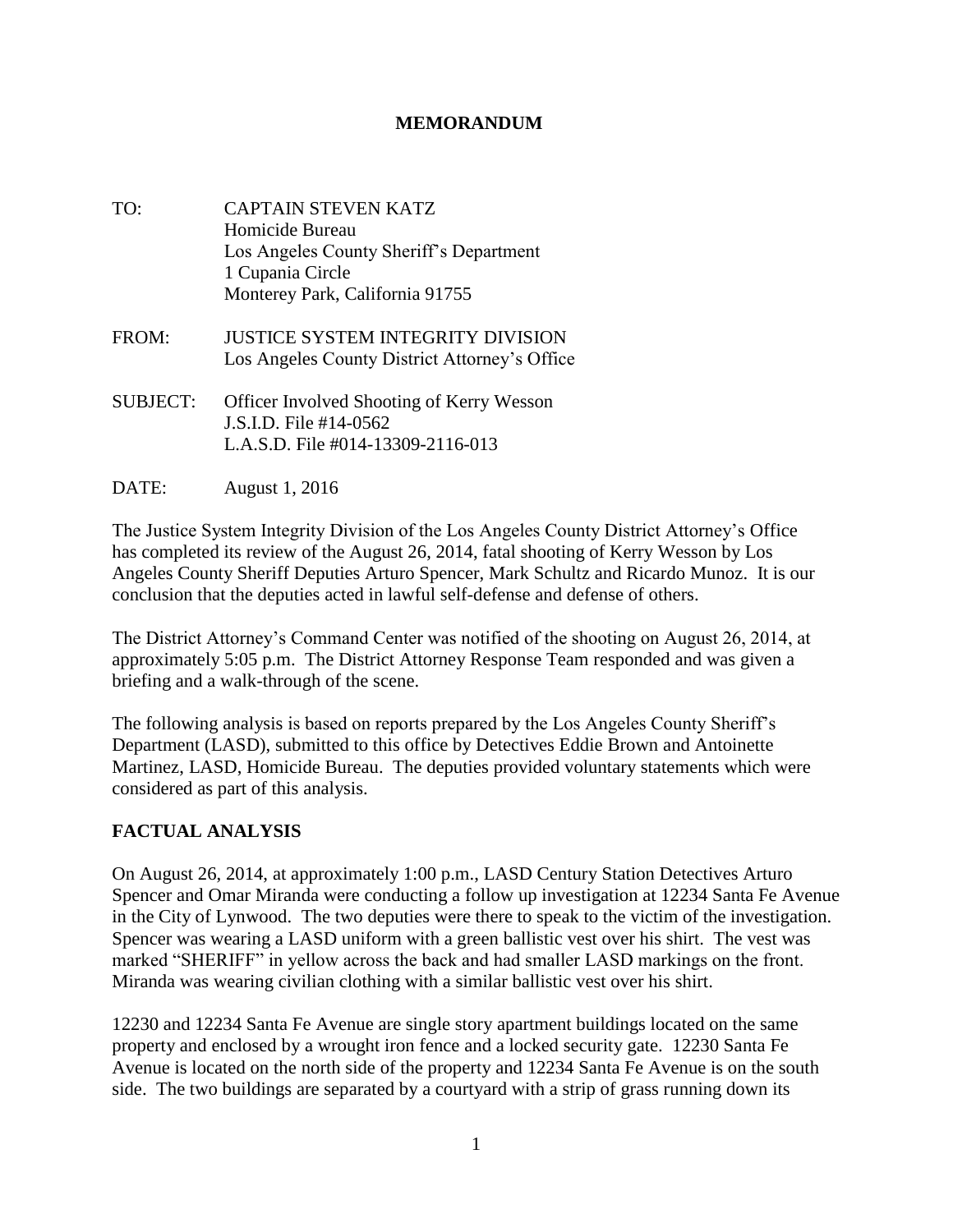length. The apartment units open up onto the courtyard and have narrow cement walkways running in front of them.

A resident opened the security gate allowing Spencer and Miranda onto the property. Spencer spoke briefly with the victim on his case while standing outside the apartment's front door.<sup>1</sup> Spencer turned to walk back to his vehicle after completing his conversation with the victim. At that moment, Spencer heard gunshots coming from behind him. One round missed his protective vest and struck him in the rear shoulder. Spencer immediately turned around and saw a male, later identified as Kerry Wesson, standing in the doorway of 12230 Santa Fe Avenue, Unit C, on the north side of the property.

Wesson was holding a black semiautomatic firearm in both hands, pointed directly at Spencer. As Wesson continued to fire, Spencer went to the ground to get out of the line of fire. Spencer looked back and saw Wesson advancing on him. Believing that Wesson was about to kill him, Spencer drew his service weapon and fired several rounds at Wesson. Wesson retreated back into his apartment. Spencer ran out of the security gate and took cover behind cars parked on the street.

Miranda had walked out of the security gate ahead of Spencer when he heard the sound of what he believed to be firecrackers. Miranda turned around and saw Wesson standing in the threshold of his apartment firing a black semiautomatic firearm toward Spencer and himself. Spencer was on the ground and firing his service weapon at Wesson. Miranda was unable to return fire because Spencer was in his line of fire. Wesson fired more rounds in their direction then retreated back inside his apartment.<sup>2</sup>

As Spencer and Miranda took positions of cover behind cars parked on Santa Fe Avenue, Miranda heard additional gunshots coming from inside Wesson's apartment. Miranda broadcast a request for assistance. Sergeant Vince Ursini and Detective Scott Giles responded to the location and transported Spencer to St. Francis Medical Center. Spencer was treated for a gunshot wound to his right rear shoulder.

Special Enforcement Bureau (SEB) deputies responded to the location and assumed tactical control of the incident. SEB deputies were advised that Wesson had shot Spencer and was barricaded in his apartment. The deputies evacuated residents in the surrounding area and set up tactical positions around Wesson's apartment.

SEB Deputy Casey Cheshier deployed a Tactical Caterpillar (Tac-Cat) to the front of Wesson's unit.<sup>3</sup> The apartment's wooden front door was open, but a metal security gate prevented a clear view inside the residence. Cheshier used the Tac-Cat's claw to remove the security door. As soon as the security door was removed, Wesson fired a round out the front door striking the Tac-

 $\overline{a}$ 

 $<sup>1</sup>$  The victim lived at the apartment unit closest to the street on the south side of the property.</sup>

<sup>&</sup>lt;sup>2</sup> Spencer and Miranda have never had any prior contact with Wesson and Wesson had no connection to the case that Spencer was investigating.

<sup>&</sup>lt;sup>3</sup> A Tac-Cat is a Caterpillar track vehicle. It is operated by a deputy seated in an armored cab. The Tac-Cat has a hydraulic metal boom and metal claw attachment at the front of the vehicle.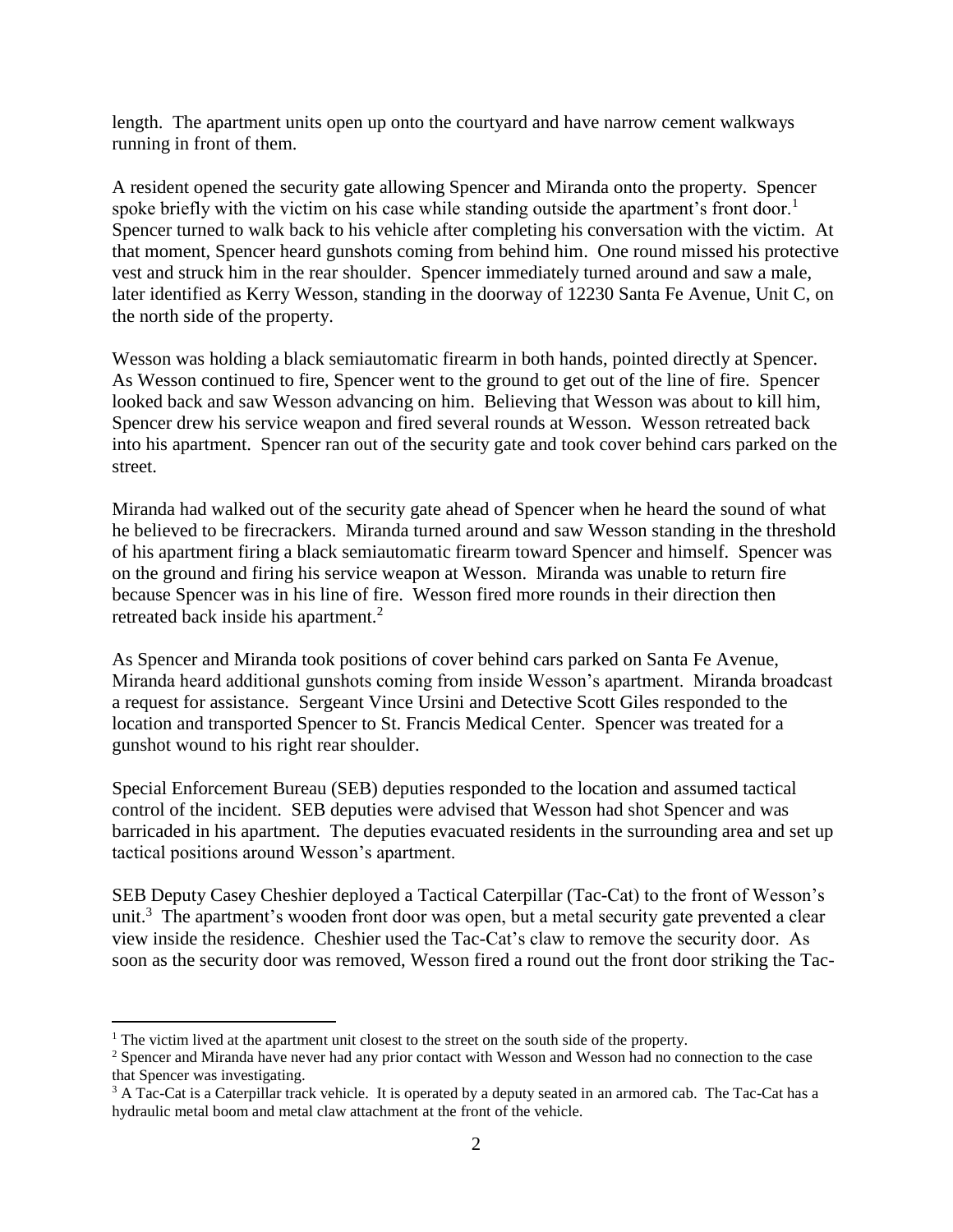Cat. Cheshier moved the Tac-Cat to the east in order to provide the surrounding deputies a clear view of the front door.

SEB Deputy Juan Rodriguez deployed the Avatar robot inside Wesson's apartment. The Avatar robot is a remote control, camera-mounted vehicle which allowed Rodriguez to monitor Wesson's movements inside the residence. Wesson fired at the robot multiple times as Rodriguez moved it around the apartment. One round struck the robot. Another round penetrated the wall shared with the apartment to the west. Several SEB deputies were positioned in that apartment and had set up a ballistic shield along the east wall. The round struck the shield, stopping its trajectory. Wesson also threw a small propane canister and other objects at the robot. Rodriguez continuously broadcast Wesson's actions over the radio. Rodriguez last saw Wesson moving toward the front door holding the gun in front of him in a "shooting position."<sup>4</sup>

SEB Deputies George Creamer and Mark Schultz positioned themselves in an apartment facing Wesson's on the opposite side of the courtyard. Prior to the removal of the security door, Creamer heard Wesson fire a round that struck the apartment next to them. Schultz set up a bolt action rifle atop a tripod in the living room and had a direct view of the front door through the weapon's scope. Schultz observed Wesson sprint out of the front door with the firearm extended in his hand. Schultz feared that Wesson was going to fire his weapon and strike the deputies positioned throughout the complex. Schultz fired one round hitting Wesson in the left shoulder causing him to spin around and fall to the ground and out of view.

SEB Deputy Ricardo Munoz was positioned in the turret of an armored vehicle parked on Santa Fe Avenue toward the north side of the property. Munoz had a clear view of the front door of Wesson's apartment. Munoz saw Wesson run out the front door holding the handgun in front of him. Munoz heard Schultz fire one round, however Wesson did not immediately go down. Munoz fired two more rounds at Wesson. Wesson fell to the ground and dropped the gun.

An arrest team and paramedics assigned to SEB approached Wesson who was pronounced dead at the scene.

#### Autopsy Report

 $\overline{a}$ 

Los Angeles County Deputy Medical Examiner Lawrence Nguyen, M.D., performed a postmortem examination of Kerry Wesson on August 28, 2014. Wesson sustained fatal gunshot wounds to the head and lower left back. He also sustained a non-fatal wound to the left shoulder and a grazing wound to the left wrist.

<sup>4</sup> Multiple public address announcements were made to Wesson ordering him to exit the apartment with his hands in the air and surrender peacefully.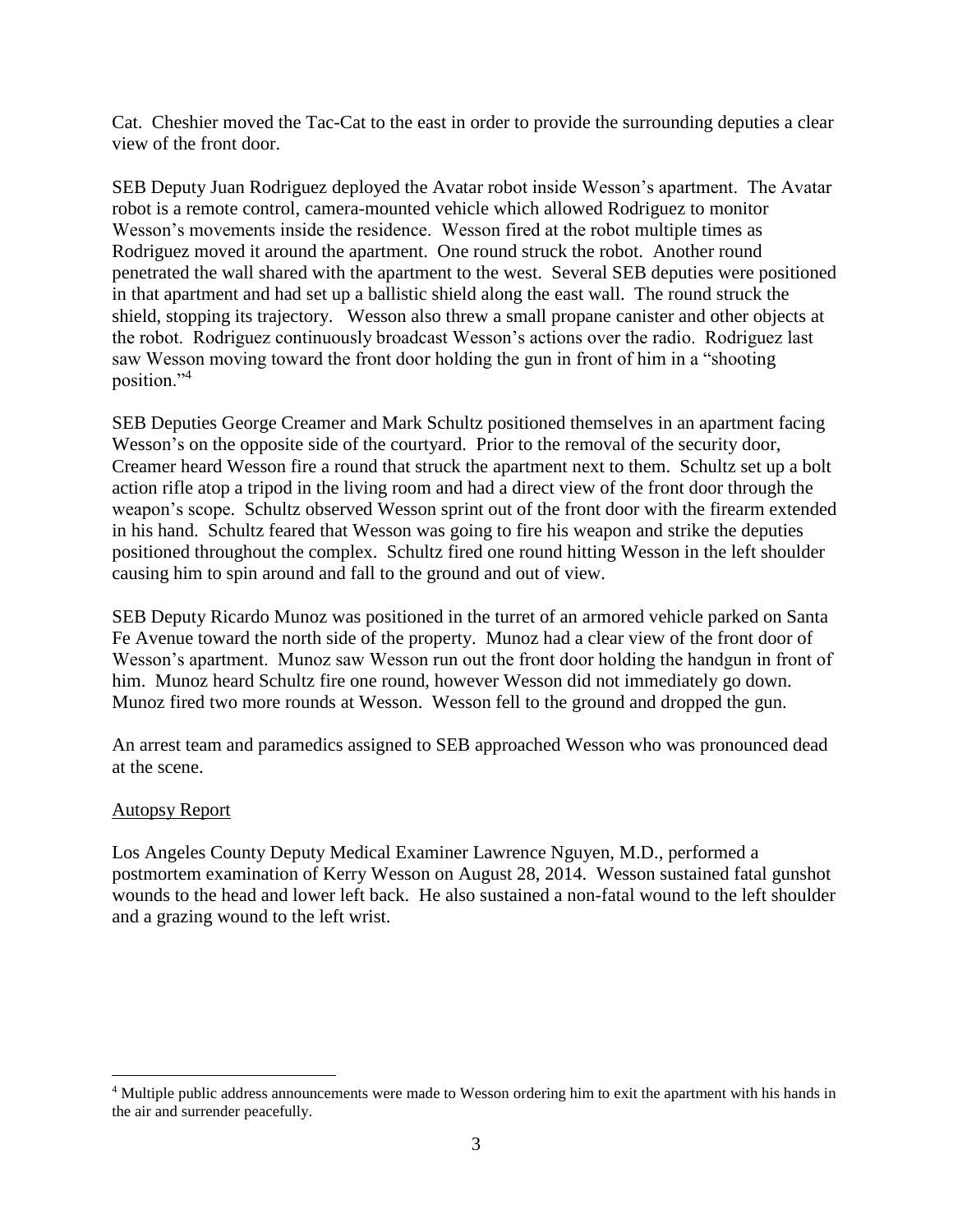#### Firearm and Ballistic Evidence<sup>5</sup>

Wesson's firearm was a Beretta, Model 92FS, 9mm semiautomatic firearm. It was recovered one foot from where Wesson fell. It had one round in the chamber and seven rounds in the magazine. The eight rounds were headstamped "FC 9mm Luger."

Two fired cartridge cases were recovered in the living room of 12330 Santa Fe Avenue, Apartment C. The casings were headstamped "FC 9mm Luger."

Three fired cartridge cases were recovered in the hallway of 12330 Santa Fe Avenue, Apartment C. The casings were headstamped "FC 9mm Luger."

Three fired cartridge cases were recovered in the back porch area of 12330 Santa Fe Avenue, Apartment C. The casings were headstamped "FC 9mm Luger."

An empty 9mm handgun magazine was recovered at the base of the concrete steps leading up to the front door of 12230 Santa Fe Avenue, Apartment C.<sup>6</sup>

One fired cartridge case was recovered in the cut between the center grassway and the concrete walkway in front of 12330 Santa Fe Avenue, Apartment C. The casing was headstamped "PMC 9mm Luger."

Three fired cartridge cases were recovered in the planter to the west of the front door of 12330 Santa Fe Avenue, Apartment C. The casings were headstamped "PMC 9mm Luger."

Spencer's firearm was a Smith &Wesson, model M&P9, 9mm Luger semiautomatic firearm. The rounds loaded in Spencer's firearm were headstamped "WIN 9mm Luger."

Two fired cartridge cases were recovered from the edge of the center grassway near the wrought iron fence on the west side of the property. The casings were headstamped "WIN 9mm Luger."

## **LEGAL ANALYSIS**

 $\overline{a}$ 

The use of deadly force in self-defense or in defense of another is justifiable if the person claiming the right actually and reasonably believed the following: (1) that he or the person he was defending was in imminent danger of being killed or suffering great bodily injury; (2) that the immediate use of force was necessary to defend against that danger; and (3) that he used no more force than was reasonably necessary to defend against that danger. See, *CALCRIM No. 505*.

<sup>5</sup> Ballistic testing was not conducted on any of the recovered casings.

<sup>6</sup> Creamer spoke with an unidentified woman he evacuated from the apartments. She observed Wesson shoot at Spencer and Miranda and Spencer return fire. Wesson was struck on his left side when he turned back toward his apartment. Wesson then ejected a magazine from the gun and inserted another one. Wesson turned back toward the deputies and continued to fire at them. Investigators observed blood smears throughout Wesson's apartment.